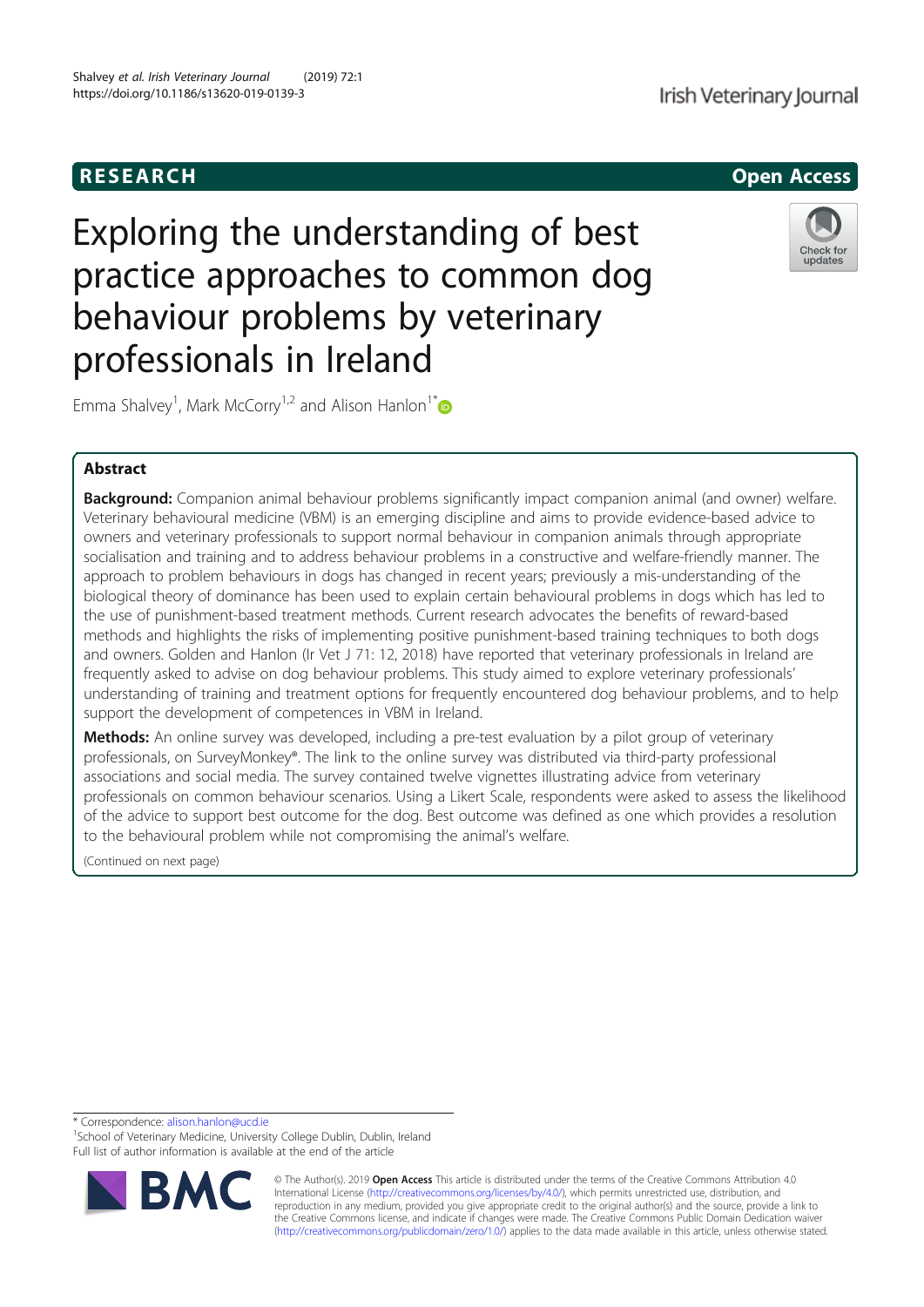#### (Continued from previous page)

Results: 84 private veterinary practitioners (PVP) and 133 veterinary nurses (VN) completed the survey. In the majority of vignettes, most veterinary professionals agreed with our classification of best outcome, but several areas of uncertainty were identified. Marked variations in response were found for PVPs in vignettes depicting advice recommending citronella collars, invisible radio fences, trainers utilising dominance language, and another dog for separation anxiety. For VNs, variations in response were found in vignettes depicting dominance-based training and advice on separation anxiety. Significant differences were found in the responses of VNs and PVPs for the vignettes recommending the use of citronella collars ( $p < 0.01$ ) and invisible radio fences ( $p < 0.05$ ), where VNs agreed with their recommendation less often than PVPs. PVPs graduating since 2013 agreed with the recommendation of invisible radio fences less often than PVPs graduating before 2013 ( $p < 0.05$ ). VNs graduating before 2013 agreed with the recommendation of an accredited trainer ( $p < 0.05$ ) and disagreed with the use of flooding to treat fear ( $p$ < 0.05) more often than VNs graduating since 2013.

**Conclusions:** Our findings have identified specific areas of uncertainty with regards knowledge of positive punishment-based training and the treatment of common dog behaviour problems, highlighted the demand for continuing professional education in VBM and provided further evidence of the need to develop day one competences in VBM for veterinary medicine and nursing programmes at university level.

Keywords: Veterinary behaviour medicine, Veterinary education, Continuing veterinary education, Dog behaviour, Dog training, Dominance,

#### **Background**

The main approach to animal training and treatment of behaviour problems in dogs has changed in the last 10 years. Prior to this many considered aggressive behaviour to be derived from a dog's desire to be 'dominant' and establish its place in the hierarchy (e.g. Jones-Baade & McBride  $[16]$ ; this premise was applied to humans' relationships with dogs and formed the commonly-used basis for approaching behaviour problems in dogs [15]. Dominance theory has since been called into question, as the studies used to support it observed aggressive interactions between unrelated captive wolves, with further studies on naturally-assembled wild wolf packs failing to show the same level of aggressive interactions [5]. In addition, social structures differ between packs of feral dogs and wolves, with interactions between dogs less predicted by hierarchy, suggesting that domestication has changed the social behaviour of dogs [5].

Positive punishment-based training is when an undesirable behaviour is discouraged by the addition of an aversive stimulus. The application of positive punishment-based training methods founded in dominance theory are not supported by current literature. However, there is continued use of such training techniques including physical reprimands to combat behavioural problems in dogs [4, 21]. The use of these training methods may not only be ineffective, but also unethical because of the risk of harm such as pain and fear caused to the animal [2, 6, 33].

A survey of owners [13] on the use of 'confrontational' positive punishment-based training methods on dogs for a variety of behaviour problems evaluated the outcome of performing direct confrontational techniques (e.g.,

"alpha-rolls"), and indirect confrontational techniques (e.g. "yelling no"), versus the use of non-confrontational techniques and positive reinforcement, namely, reward-based training. They found a high frequency of aggressive responses from the dogs towards confrontational techniques. This highlights the risk of positive punishment-based techniques and the important role of the private veterinary practitioner (PVP) in informing clients about the dangers of their use in the home. It is important that a PVP be informed of the options available for behaviour modification, especially when dealing with potentially dangerous behaviour problems such as aggression, so that they can adequately inform clients and promote the use of effective and humane methods (for example positive reinforcement training, desensitisation and counter conditioning) and advise against methods that are both dangerous and ineffective [33].

Whilst treatment of behaviour problems with positive punishment-based training methods can be dangerous for the owner, they can also result in poor welfare outcomes for the dog, and often with little or no improvement in the problem behaviour. The use of electronic training collars has been associated with poor welfare in dogs. Cooper et al. [7] found increased indicators of stress in dogs trained using electronic training collars and reported no benefit in using these tools over reward-based training. These devices are banned in Wales and a ban is proposed in England; yet they remain legal without restriction in the Republic of Ireland. Other more traditional positive punishment-based methods can also lead to physical harm for the animal involved [11]. Grohmann et al. reported severe brain damage in a German Shepherd dog following positive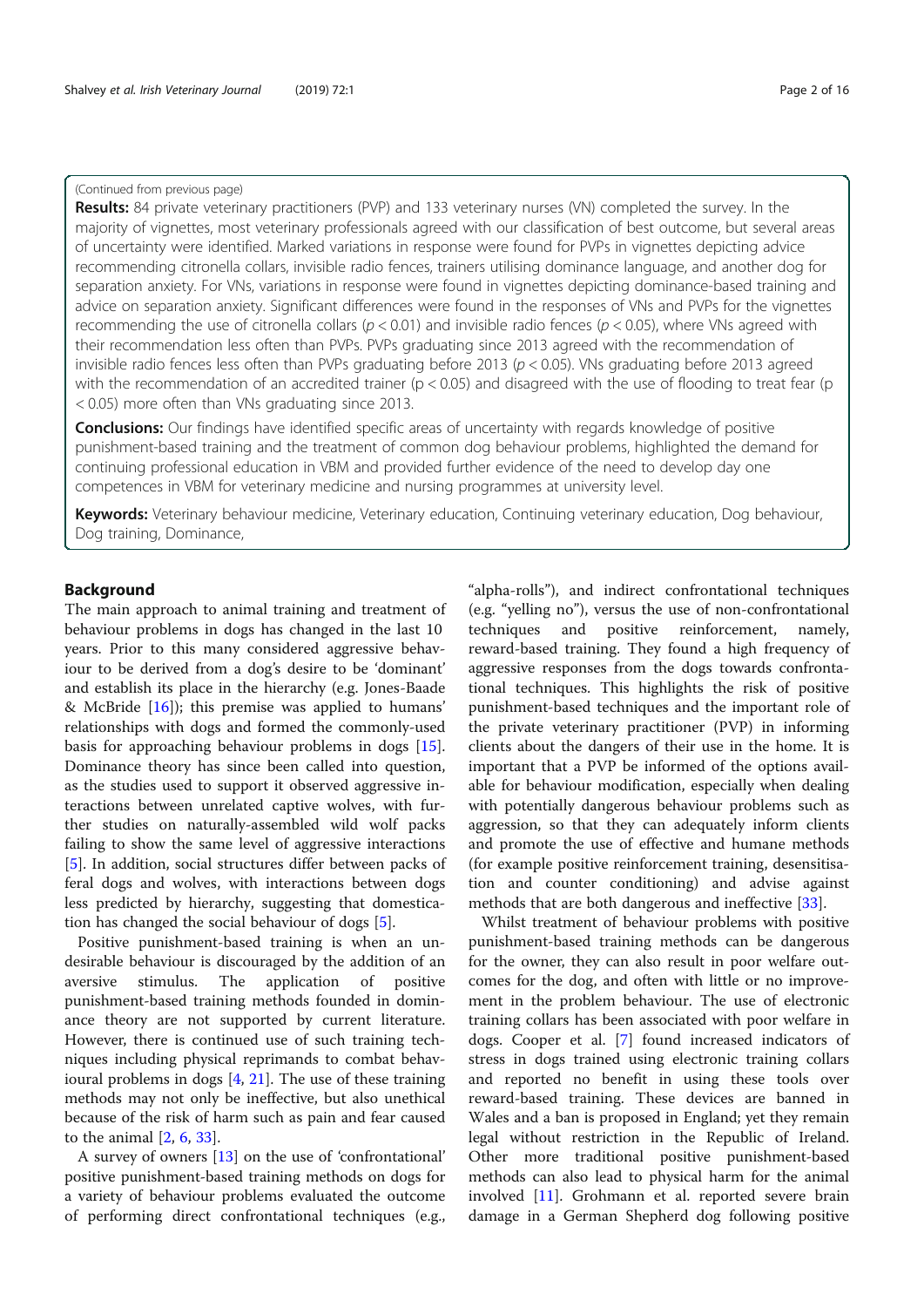punishment-based training via the use of a check chain by its owner during a training class. In addition, the use of positive punishment-based methods in dogs with behaviour problems rooted in anxiety can worsen the behaviours and result in poor welfare outcomes for the dog. The use of positive punishment-based methods is associated with increased anxiety and fear and may lead to reinforcement of fear and fear-related undesirable behaviours, including aggression [2]. For example, punishment for destructive behaviour associated with separation anxiety is likely to be ineffective and dogs are less anxious when their training is based around positive reinforcement [27]. Therefore, whether dealing with aggression or other behaviour problems based in anxiety and fear, positive punishment-based methods do not offer any benefit over reward-based methods, and often lead to worse outcomes.

Blackwell et al. [4] found that 72% of dog owners surveyed utilised some form of positive punishment-based techniques corresponding to an increased incidence of undesirable behaviours (aggression and avoidance). The prevalence in the use of positive punishment-based training methods by owners, in addition to their associated undesired outcomes, highlights the importance that PVPs be informed in the selection of appropriate training methods, as they can result in negative outcomes and potential danger for both dog and owner [18].

Veterinary professionals frequently encounter behaviour problems in practice [10], and many owners use their PVP as a source of behaviour advice [21, 24]. Yet, research in both the UK and Ireland has highlighted that many veterinary professionals considered their education in animal behaviour to have been inadequate and that they feel ill-equipped to advise clients on animal behaviour problems [10, 25].

Current research places emphasis on reward-based methods over positive punishment-based training [9, 30], the importance of the role of veterinary professionals in directly providing, or signposting clients to services such as puppy socialisation classes, and educated and informed advice to clients seeking help with behaviour problems in their dogs [15, 30, 33]. With the persistence in some circles of dominance theory-based methods, it is imperative that PVPs be knowledgeable on best practice approaches to behaviour problems and recognise when and to whom to refer training or a behaviour problem. The aim of this survey was to explore veterinary professionals' understanding of different approaches to training and treatment options for canine behaviour problems commonly encountered in practice, to identify areas where there exists a lack of understanding, and to help support the development of competences in veterinary behaviour medicine in Ireland.

#### Methods

A survey was designed using Survey Monkey® to explore the current understanding of private veterinary practitioners (PVP) and veterinary nurses (VN) in Ireland about treatment options for frequently encountered behaviour problems in dogs. The survey was sent out for peer review to two PVPs (one with a specialist qualification in behaviour), five VNs (one with a specialist qualification in behaviour) and one non-veterinary behaviourist. Amendments were made based on their feedback before it was published on Survey Monkey.

The survey commenced on the 28th of June 2018. An invitation to complete the online survey was distributed by Veterinary Ireland Companion Animal Society (VICAS) via their E-newsletter and by the Irish Veterinary Nurses Association (IVNA). In addition, the link to the online survey was shared on social media via UCD School of Veterinary Medicine Twitter, UCD Veterinary Hospital Facebook and was also posted to the Veterinary Voices Ireland Facebook. Two reminders were sent out: on the 16th of July via social media and the IVNA, and on the 1st of August by VICAS. The survey was closed on the 7th of August 2018.

#### Survey design

The survey consisted of 18 questions, divided into three sections: Professional Role and Experience, Scenarios on Common Canine Behavioural Problems and Continuing Education. The first question in Section One established consent in use of the respondent's data for this research. Questions 2 to 4 recorded demographic information. Question 2 registered the profession of the respondent; Private Veterinary Practitioner (PVP), Veterinary Nurse (VN) or Other. Participants selecting 'other' were requested to specify their role and were brought to the end of the survey. Year of graduation and behavioural services offered in the practice (Puppy socialisation classes, Training events, In-house behavioural consultations, None and Other) were requested in Q3 and Q4, respectively.

Section Two presented 12 vignettes which depicted advice from a veterinary professional regarding dog behaviour and/or training (see Table 1). The vignettes were designed to illustrate common scenarios that are either likely  $(Q 6, 9, 11)$  or unlikely to support the best outcome for the dog (Q 5, 7, 8, 10, 12, 13, 14, 15, 16). Initially vignettes were designed to have equal examples of advice unlikely and likely to give the best outcome, but following peer review this was amended as it became clear that advice likely to give the best outcome was easily identified by peer reviewers. Behaviour problems used in each vignette were selected based on recent research by Golden and Hanlon [10] and current literature identifying commonly encountered behaviour problems [21].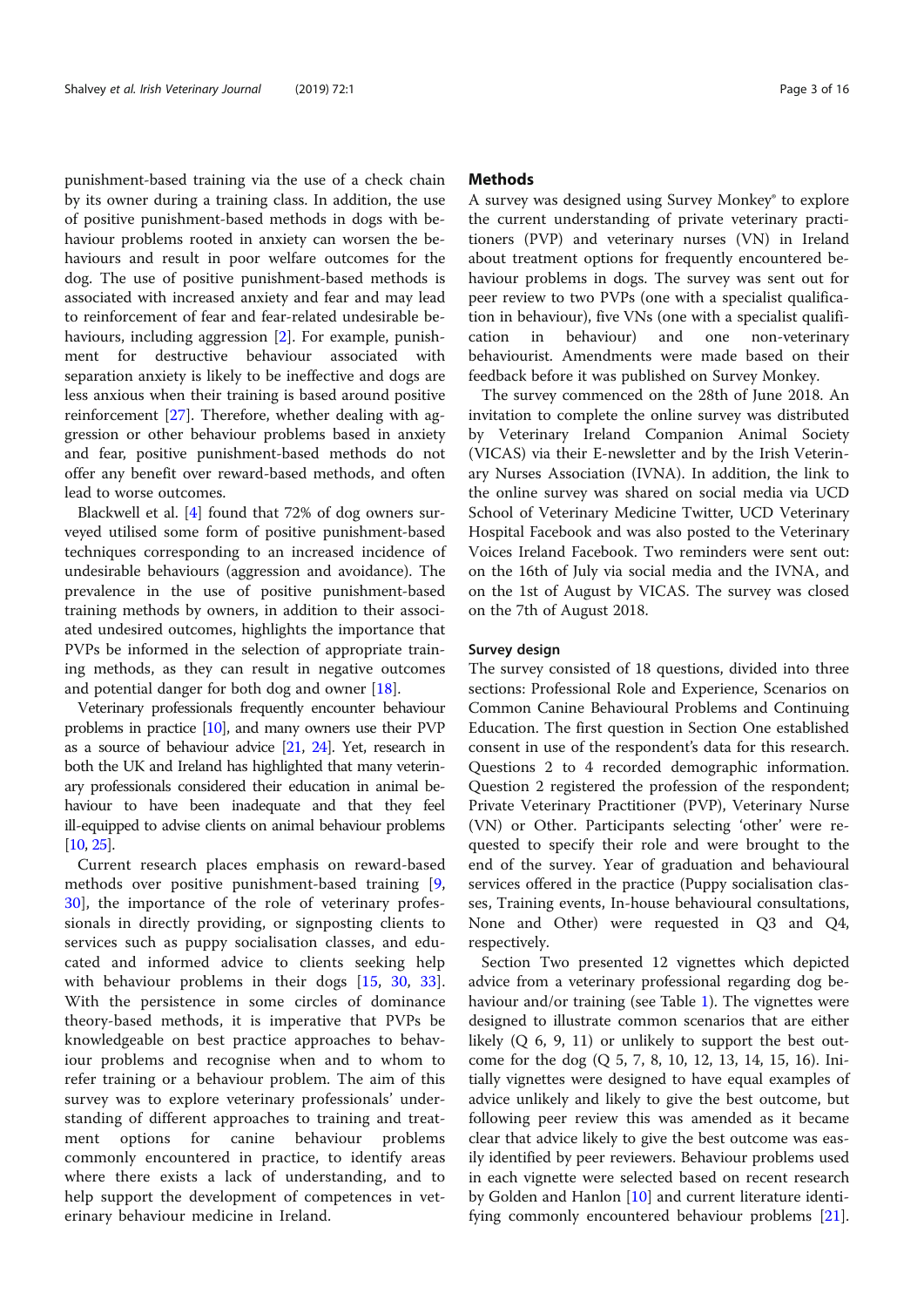Table 1 Theme and contents of 12 peer reviewed vignettes depicting advice from a veterinary professional regarding dog behaviour and/or training. Vignettes were designed to illustrate common scenarios that are either likely or unlikely to support best outcome for the dog. The best outcome was defined as one which provides a resolution to the behavioural problem while not compromising the animal's welfare

| compromising the aritmets weitere                                                           |                                                                                                                                                                                                                                                                                                                                                                                                                                                                                                                                                                               |                                                            |
|---------------------------------------------------------------------------------------------|-------------------------------------------------------------------------------------------------------------------------------------------------------------------------------------------------------------------------------------------------------------------------------------------------------------------------------------------------------------------------------------------------------------------------------------------------------------------------------------------------------------------------------------------------------------------------------|------------------------------------------------------------|
| Vignette Theme                                                                              | Vignette                                                                                                                                                                                                                                                                                                                                                                                                                                                                                                                                                                      | Evidence-base for<br>likelihood to achieve best<br>outcome |
| 1. Use of physical correction to treat unruly<br>behaviour                                  | Sarah has brought in her 1-year-old Labrador cross Toby to the vet for his<br>annual check-up. She asks how to stop Toby from jumping up and mouth-<br>ing, "He's knocked the kids over several times!"<br>The vet tells Sarah, "Try pushing Toby down and saying 'STOP' when he<br>jumps up and mouths, to discourage the behaviour".                                                                                                                                                                                                                                        | Unlikely [14]                                              |
| 2. Use of positive reinforcement in toilet<br>training                                      | Paul has brought in his 8-week-old puppy for its vaccinations. He asks Sin-<br>ead, the vet nurse, how to toilet train his new puppy. Sinead advises, "Take<br>the puppy outside at regular intervals and praise him whenever he toilets out-<br>side and don't punish him if he has an accident inside - but make sure to<br>clean it up properly!" She gives Paul a leaflet on the "do's and don'ts" of toi-<br>let training a new puppy.                                                                                                                                   | Likely<br>$[14]$                                           |
| 3. Use of citronella spray collar to treat<br>barking                                       | The neighbours have complained about Louise's two dogs that bark<br>excessively while she is at work. While buying food at the vets, she asks<br>Lauri, the vet nurse, for advice. Lauri suggests using anti-bark spray collars,<br>"They give the dog a warning beep before spraying citronella, they don't harm<br>the dog at all".                                                                                                                                                                                                                                         | Unlikely<br>[34, 26]                                       |
| 4. Use of physical restraint to treat fear<br>during nail clipping                          | Jack's dog Monty is terrified of getting his nails clipped. He asks Val, a vet<br>nurse, for advice to reduce Monty's fear. Val advises, "No dog likes getting<br>their nails done, you've just got to restrain them and push through or else<br>they will learn to get away with it".                                                                                                                                                                                                                                                                                        | Unlikely<br>$[4]$                                          |
| 5. Recommendation of reward-based accre-<br>dited trainer for dog reactivity                | Stephen's 4-year-old Husky lunges, growls and barks at other dogs in the<br>vet clinic waiting room. Suzy, a vet nurse, notices the difficulty Stephen is<br>having with controlling his dog and offers Stephen a business card, "Several<br>clients have had help from one of our registered APDT Ireland <sup>[1]</sup> trainers".<br>[1] APDT Ireland = Association of Pet Dog Trainers Ireland                                                                                                                                                                            | Likely<br>$[14]$                                           |
| 6. Positively reinforcing fear behaviour                                                    | Lucy has brought her 5-month-old puppy in to the vets for a quick weigh-<br>in. Lucy asks the vet nurse, Chris, if he has any recommendations to help<br>with her puppy's fear during fireworks, "She hides behind the couch all night<br>when they're going"<br>Chris offers her advice "Give her lots of cuddles and praise when she's feeling<br>scared to help her feel more comfortable".                                                                                                                                                                                | Unlikely<br>[29]                                           |
| 7. Recommendation of obedience classes<br>and positive reinforcement for recall<br>training | George has brought in his Jack Russell Terrier, Skip, for a check-up follow-<br>ing surgery after a road traffic accident. Shannon, the vet, gives Skip the all<br>clear, but George is worried about letting him off lead again because Skip<br>normally runs off and ignores his calls.<br>Shannon suggests a local obedience class, "Give these classes a try and keep<br>Skip on a long lead during walks until you're comfortable he'll come back to<br>you. If you regularly call him during your walks and reward him for coming<br>back he'll start to get the idea". | Likely<br>$[14]$                                           |
| 8. Use of invisible radio fence to prevent<br>wandering                                     | John's German Shepherd, Max, is repeatedly escaping from the garden.<br>There have been recent cases of sheep worrying in the area and he's<br>looking for advice from the local practice. The vet suggests, "It depends on<br>how much time and money you are willing to invest - the quickest way is to<br>install an invisible radio fence".                                                                                                                                                                                                                               | Unlikely<br>[22, 28, 31]                                   |
| 9. Recommendation of trainer advocating<br>dominance/pack theory                            | During a routine clinical examination, Greta's Border Collie cross Lulu snaps<br>at the vet. Greta admits that Lulu can be aggressive, especially towards<br>strangers whilst on walks. The vet recommends a local trainer and tells her,<br>"This guy knows his stuff and will set her straight, she needs to learn you're in<br>charge otherwise she will keep trying to protect you and hurt other people".                                                                                                                                                                | Unlikely<br>$\sqrt{5}$                                     |
| 10. Use of check chain to treat pulling on<br>the lead                                      | On arrival at the vet clinic, Julie almost falls over as Ben, her Saint Bernard,<br>pulls her through the door. The vet nurse at the desk sees that Julie is<br>having problems controlling Ben and says, "Have you considered using a<br>check chain as a training aid? It's the best way to control a big dog like Ben".                                                                                                                                                                                                                                                    | Unlikely<br>[14, 11]                                       |
| 11. Use of desensitisation to treat fear<br>behaviour                                       | Tom has brought his new puppy, Penny, to the vets for her first<br>vaccinations, "She's terrified of the kids at home and just cowers in the corner"<br>The vet replies, "Get as many kids in from the neighbourhood as possible to<br>handle her, that should get her well socialised"                                                                                                                                                                                                                                                                                       | Unlikely<br>[8]                                            |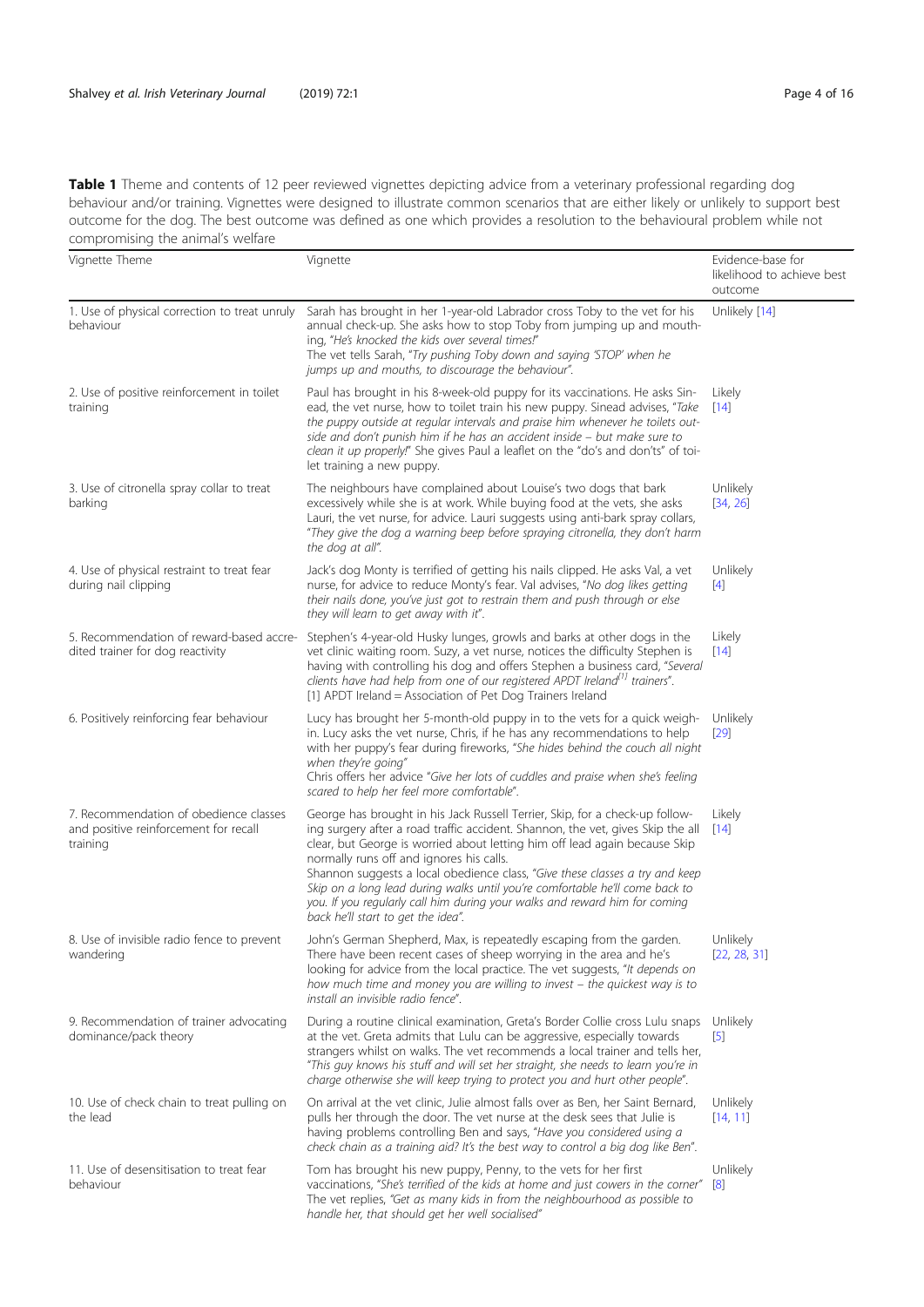Table 1 Theme and contents of 12 peer reviewed vignettes depicting advice from a veterinary professional regarding dog behaviour and/or training. Vignettes were designed to illustrate common scenarios that are either likely or unlikely to support best outcome for the dog. The best outcome was defined as one which provides a resolution to the behavioural problem while not compromising the animal's welfare (Continued)

| Vignette Theme                                                             | Vignette                                                                                                                                                                                                                                                                                                                                                                                                             | Evidence-base for<br>likelihood to achieve best<br>outcome |
|----------------------------------------------------------------------------|----------------------------------------------------------------------------------------------------------------------------------------------------------------------------------------------------------------------------------------------------------------------------------------------------------------------------------------------------------------------------------------------------------------------|------------------------------------------------------------|
| 12. Recommendation of acquiring another<br>dog to treat separation anxiety | Emily has brought her lurcher, Finn, to the vet to get treatment for an<br>injured paw after he attempted to escape from his crate "I feel awful, but I<br>have to confine him in there when I'm at work otherwise he destroys the<br>house, he gets so distressed when I leave"<br>Fran, the vet, has seen this problem many times and suggests, "Have you<br>considered getting another dog to keep Finn company?" | Unlikely<br>([20, 12])                                     |

Respondents were asked to select whether the advice offered by the veterinary professional in each vignette would give the best outcome, using a Likert scale (Extremely Likely, Likely, Neither Likely nor Unlikely, Unlikely, Extremely Unlikely, Don't Know). The best outcome was defined at the start of the survey as one which provides a resolution to the behavioural problem while not compromising the animal's welfare.

Questions 17 and 18 focused on continuing veterinary education (CVE) in veterinary behaviour medicine. Respondents were asked whether they would like to learn more about veterinary behavioural medicine and the format of CVE they would like to see offered in the future. A copy of the survey can be found in the additional files (see Additional file 1).

#### Data analysis

Data was exported from SurveyMonkey® into Microsoft Excel (2016). R version 3.5.1 [23] was used for data cleaning and transformation, data visualisation, generating descriptive statistics and for all statistical analyses. Microsoft Excel (2016) was also used for generating descriptive statistics in some instances. To test for statistically significant differences in the distributions of responses between independent cohorts, a Wilcoxon rank sum test was used. 'Don't Know' data were excluded for the purposes of these analyses, because the Wilcoxon rank sum test requires ordinal data. In addition, the Likert scale responses were pooled for extremely likely and likely, and extremely unlikely and unlikely, providing three categories for analyses: 'Unlikely', 'Neither Likely nor Unlikely' and 'Likely'. Comparisons were made between the responses of PVPs and VNs, PVPs who graduated since 2013 and PVPs who graduated before 2013, VNs who graduated since 2013 and VNs who graduated before 2013, and between respondents who worked at practices where no behavioural services were offered and where behavioural services were offered. The rationale for selecting 2013 was due to the change to the VN course, which was first offered as a four-year honours Bachelor of Science in UCD in 2009,

with first graduates in 2013. In addition, the changing perspective on dominance theory in dogs highlighted by Bradshaw et al. [5] was introduced into the animal behaviour and welfare module of the second year preclinical veterinary medicine programme in 2010 (students graduating in 2013). The significance threshold for statistical analyses was  $P < 0.05$ .

#### Results

Due to the method of distribution of this survey, an accurate response rate could not be calculated. A total of 338 individuals accessed the survey and 217 (64.2%) individuals completed it, comprising 84 PVPs (38.7%) and 133 VNs (61.3%). Thirty seven (12.8%) participants selected 'Other' and were excluded from the survey. They included veterinary students, veterinary academics, dog trainers, dog breeders, and animal rescue workers. The average time to complete the survey on SurveyMonkey was 10 min. The majority of PVP and VN respondents graduated between 2011 and 2018 (Fig. 1).

#### Behavioural services offered in veterinary practice

A similar percentage of respondents worked in a practice that either offered at least one form of behaviour service (46.1%), including in-house behaviour consultations, puppy socialisation classes and training events (Fig. 2), or offered no behavioural services (49.8%). In addition, 4.1% of respondents worked in a practice that provided only 'other behaviour services'. Respondents were requested to provide information on the latter and examples included consultation with a behaviourist that visits the practice, referral to veterinary behaviourists and trainers.

#### Likelihood of achieving best outcome

The percentage of respondents who correctly identified whether advice was likely to support the best outcome is illustrated in Fig. 3. There were four vignettes where less than 50% of PVPs identified best outcome; vignettes 3 (citronella collar; 46%), 8 (invisible radio fence; 48%), 9 (dominance trainer; 49%), and 12 (another dog for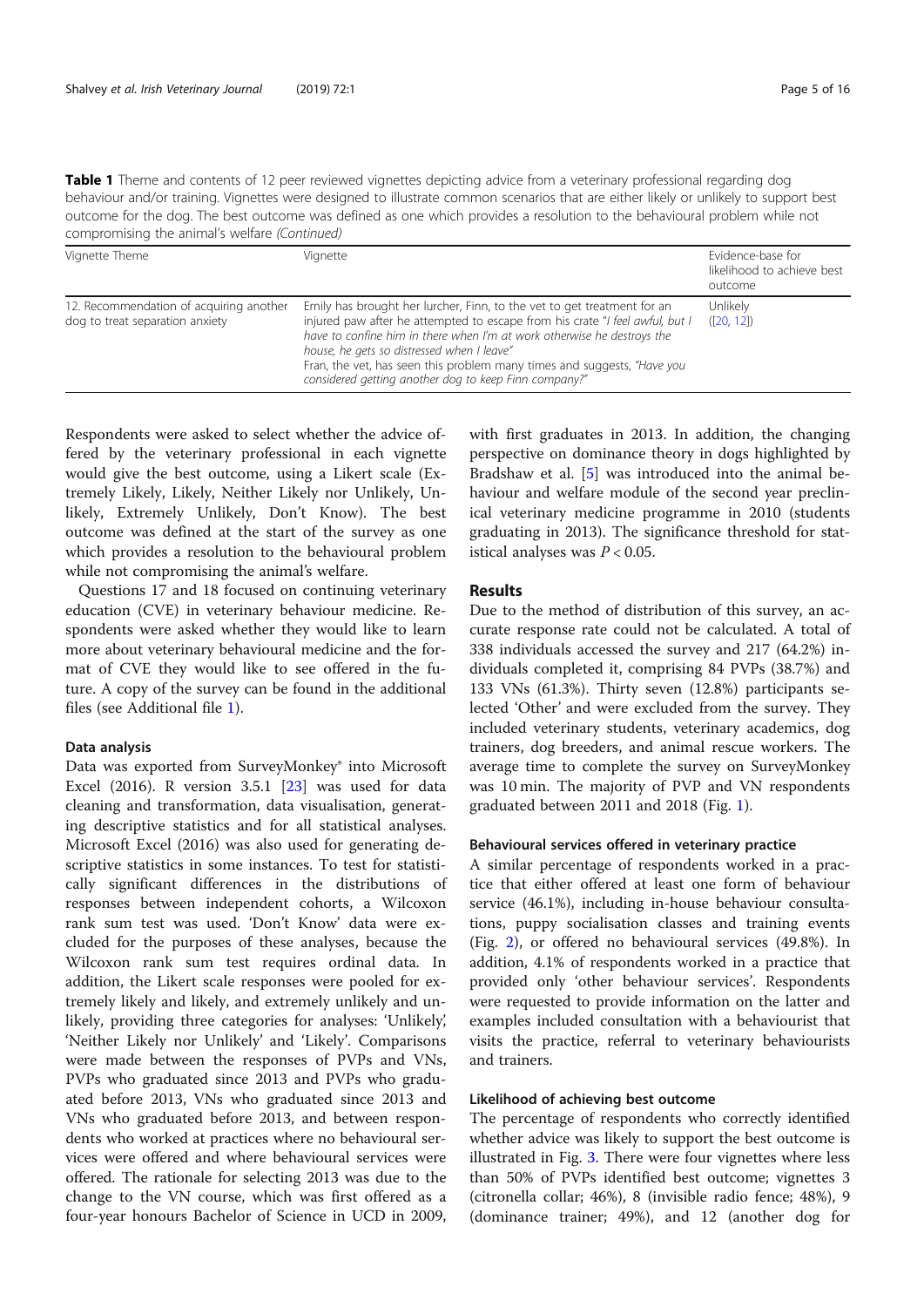

separation anxiety; 39%). For VNs only two vignettes received < 50% recognition of best outcome; vignettes 9 and 12. The vignette with highest consensus amongst PVPs and VNs on achieving the best outcome was vignette 2 (positive reinforcement in toilet training; 98 and 95% respectively).

Areas of uncertainty with best outcome were recorded for vignette 12 with only 39 and 44% of PVPs and VNs respectively, correctly identifying that the

advice was unlikely to lead to the best outcome. Likewise, for vignette 9 only 44% of VNs correctly identified that the advice was unlikely to achieve best outcome.

A Wilcoxon rank sum test revealed that the percentage of respondents correctly identifying best outcome scenarios (vignettes 2, 5 and 7) was significantly higher than the percentage recognising poor likelihood of best outcome (vignettes 1, 3, 4, 6, 8, 9, 10, 11, 12) for both

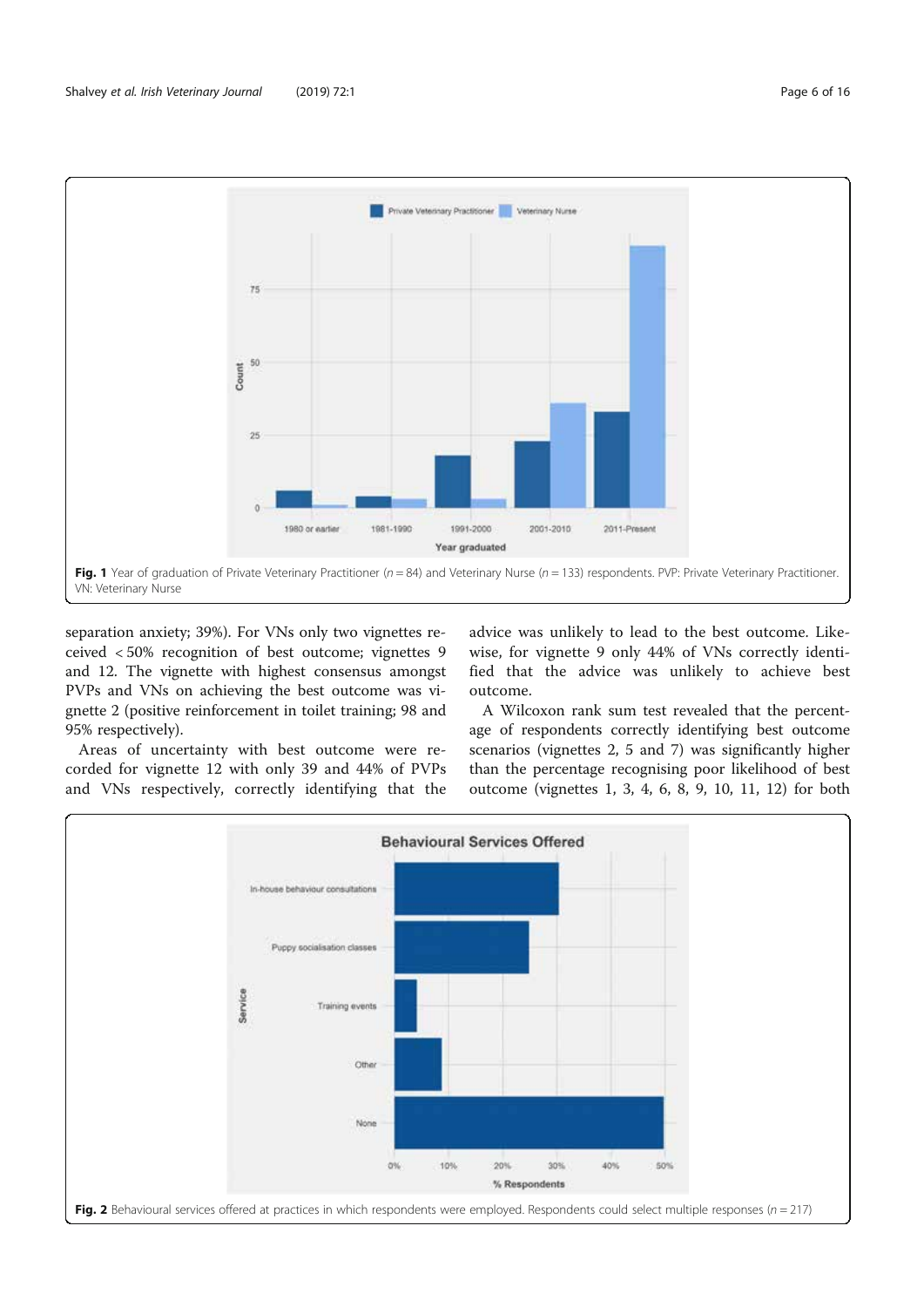



the likelihood of advice to support best outcome for the dog in each vignette. Vignette  $1 =$  physical correction,  $2 =$  positive reinforcement for toilet training, 3 = citronella collar, 4 = physical restraint, 5 = accredited trainer, 6 = positively reinforcing fear, 7 = positive reinforcement for recall training, 8 = invisible radio fence, 9 = dominance trainer, 10 = check chain, 11 = desensitisation, 12 = another dog for separation anxiety (See Table 1 for full details)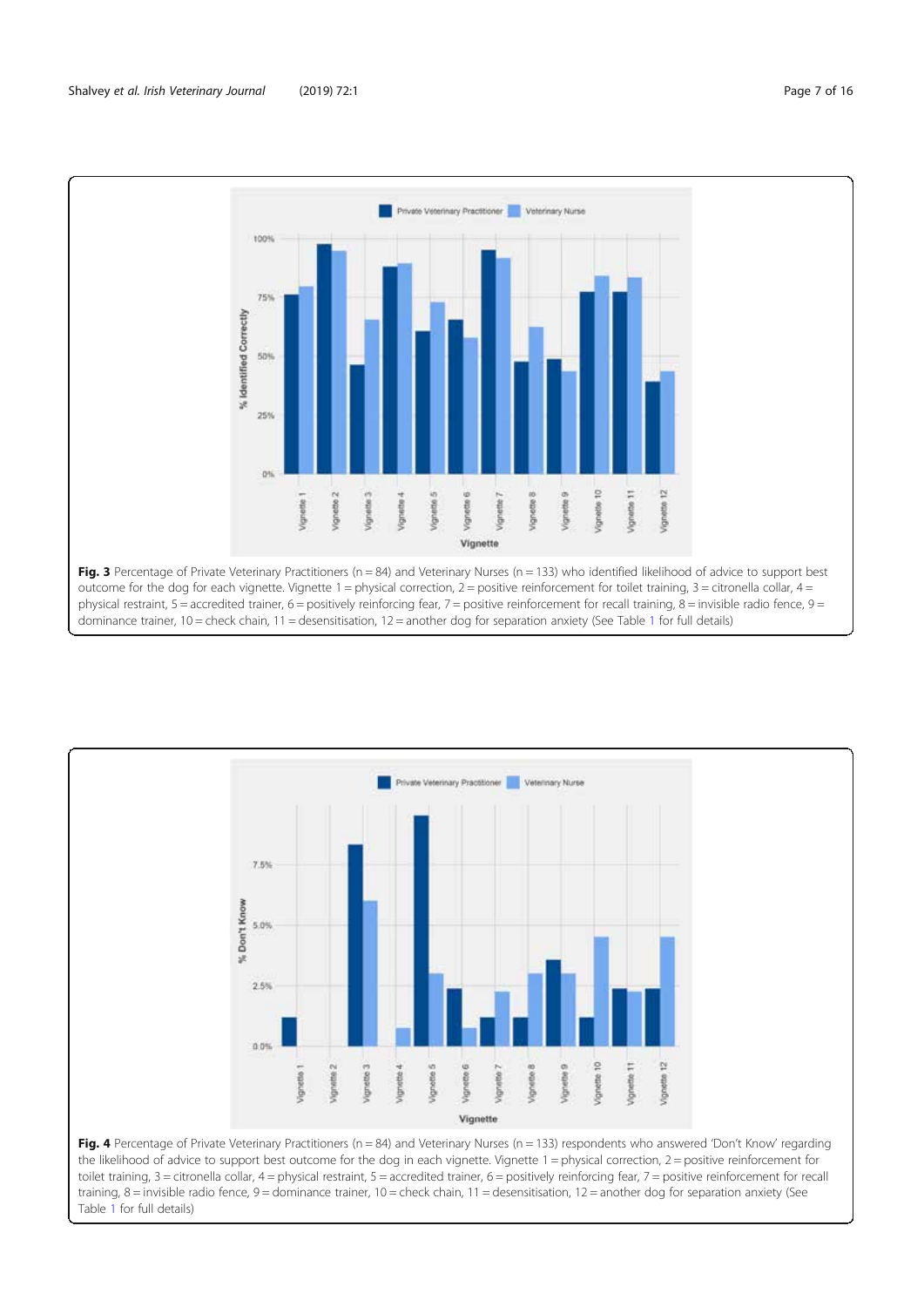PVPs (W = 5369,  $p < 0.01$ ) and VNs (W = 13,546, p < 0.01). However, there was no significant difference between the PVPs and VNs recognising likely or unlikely best outcomes.

The vignette which showed the least agreement among respondents' answers overall was vignette 12 (separation anxiety) with a combined PVP and VN consensus of 42% (Table 2) and the vignette with the highest consensus overall (96%) was vignette 2 (toilet training; Table 2). In all cases the most frequent answer aligned with correct identification of likely or unlikely best outcome.

The percentage of respondents who answered 'Don't Know' for each vignette ranged from 0 to 10% (Fig. 4). The highest percentage of PVPs who answered 'Don't Know' was recorded for vignette 5: 'accredited trainer' (10%), whereas the highest percentage of VNs who answered 'Don't Know' was for vignette 3: 'citronella collar' (6%). No PVPs answered 'Don't Know' for vignette 2: 'positive reinforcement for toilet training' or 4: 'physical restraint', whereas no VNs answered 'Don't Know' for vignettes 1 ('physical correction') and 2. The greatest contrast in percentage of respondents who answered 'Don't Know' was found in vignette 5, where 10% of PVPs answered 'Don't Know' compared with only 3% of VNs.

#### Comparison by profession

A Wilcoxon rank sum test showed that there was a significant difference in the distribution of responses of PVPs and VNs to vignette 3: 'citronella collar' ( $W =$ 6627.5,  $p < 0.01$ ) and vignette 8: 'invisible radio fence'

(W = 6406.5,  $p < 0.05$ ). A smaller percentage of VNs (12.8%) than PVPs (20.8%) indicated that the advice was likely to achieve best outcome in vignette 3, while 69.6% of VNs considered that it was unlikely compared with 50.6% of PVPs (Fig. 5). In contrast 28.9% of PVPs considered that advice on using an invisible fence (vignette 8) was likely to achieve best outcome for the dog, compared to 17.8% of VNs. For this scenario 48% of PVPs and 64% of VNs correctly said it was unlikely to support the best outcome (Fig. 6).

#### Comparison by graduation date

PVPs who graduated since 2013 responded to vignette 8: 'invisible radio fence' significantly differently to PVPs who graduated before 2013 (W = 1006.5,  $p <$ 0.05). Sixty- 7 % of PVPs who graduated since 2013 considered that the advice to use an invisible fence was unlikely to achieve best outcome for the dog, compared to only 39.3% of those who graduated before 2013. In addition, only 11.1% of PVPs graduating since 2013 indicated that the advice was likely to support best outcome, in contrast to 37.5% of PVPs graduating before 2013 (Fig. 7).

VNs who graduated since 2013 responded to vignette 5: 'accredited trainer' and vignette 11 'flooding' significantly differently than VNs who graduated before 2013 ( $W =$ 2590.5, p < 0.05; W = 1818.0, p < 0.05). The majority of VNs (87%) who graduated before 2013 recognised the likelihood of using an accredited trainer to support best outcome for the dog, compared to 66.7% of those graduated since 2013 (Fig. 8). In a similar trend, 94.5% of VNs

Table 2 Table illustrating the most frequent response of Private Veterinary Practitioners (PVPs), Veterinary Nurses (VNs) and the overall most frequent response (PVPs and VNs combined) in each vignette. The Best Outcome column indicates whether the advice in the given vignette was likely or unlikely to result in best outcome. Higher % indicates greater agreement on the likelihood of best outcome depicted in the vignette, while lower % indicates a more varied response. Vignette 1 = physical correction, 2 = positive reinforcement for toilet training,  $3 =$ citronella collar,  $4 =$ physical restraint,  $5 =$ accredited trainer,  $6 =$  positively reinforcing fear,  $7 =$ positive reinforcement for recall training, 8 = invisible radio fence, 9 = dominance trainer, 10 = check chain, 11 = desensitisation, 12 = another dog for separation anxiety (See Table 1 for full details)

| Vignette | Best Outcome | PVP Most Frequent Response | VN Most Frequent Response | Overall Most Frequent Response |
|----------|--------------|----------------------------|---------------------------|--------------------------------|
|          | Unlikely     | 76.2% Unlikely             | 79.7% Unlikely            | 78.3% Unlikely                 |
|          | Likely       | 97.6% Likely               | 94.7% Likely              | 95.9% Likely                   |
| 3        | Unlikely     | 46.4% Unlikely             | 65.4% Unlikely            | 58.1% Unlikely                 |
| 4        | Unlikely     | 88.1% Unlikely             | 89.5% Unlikely            | 88.9% Unlikely                 |
| 5        | Likely       | 60.7% Likely               | 72.9% Likely              | 68.2% Likely                   |
| 6        | Unlikely     | 65.5% Unlikely             | 57.9% Unlikely            | 60.8% Unlikely                 |
|          | Likely       | 95.2% Likely               | 91.7% Likely              | 93.1% Likely                   |
| 8        | Unlikely     | 47.6% Unlikely             | 62.4% Unlikely            | 56.7% Unlikely                 |
| 9        | Unlikely     | 48.8% Unlikely             | 43.6% Unlikely            | 45.6% Unlikely                 |
| 10       | Unlikely     | 77.4% Unlikely             | 84.2% Unlikely            | 81.6% Unlikely                 |
| 11       | Unlikely     | 77.4% Unlikely             | 83.5% Unlikely            | 81.1% Unlikely                 |
| 12       | Unlikely     | 39.3% Unlikely             | 43.6% Unlikely            | 41.9% Unlikely                 |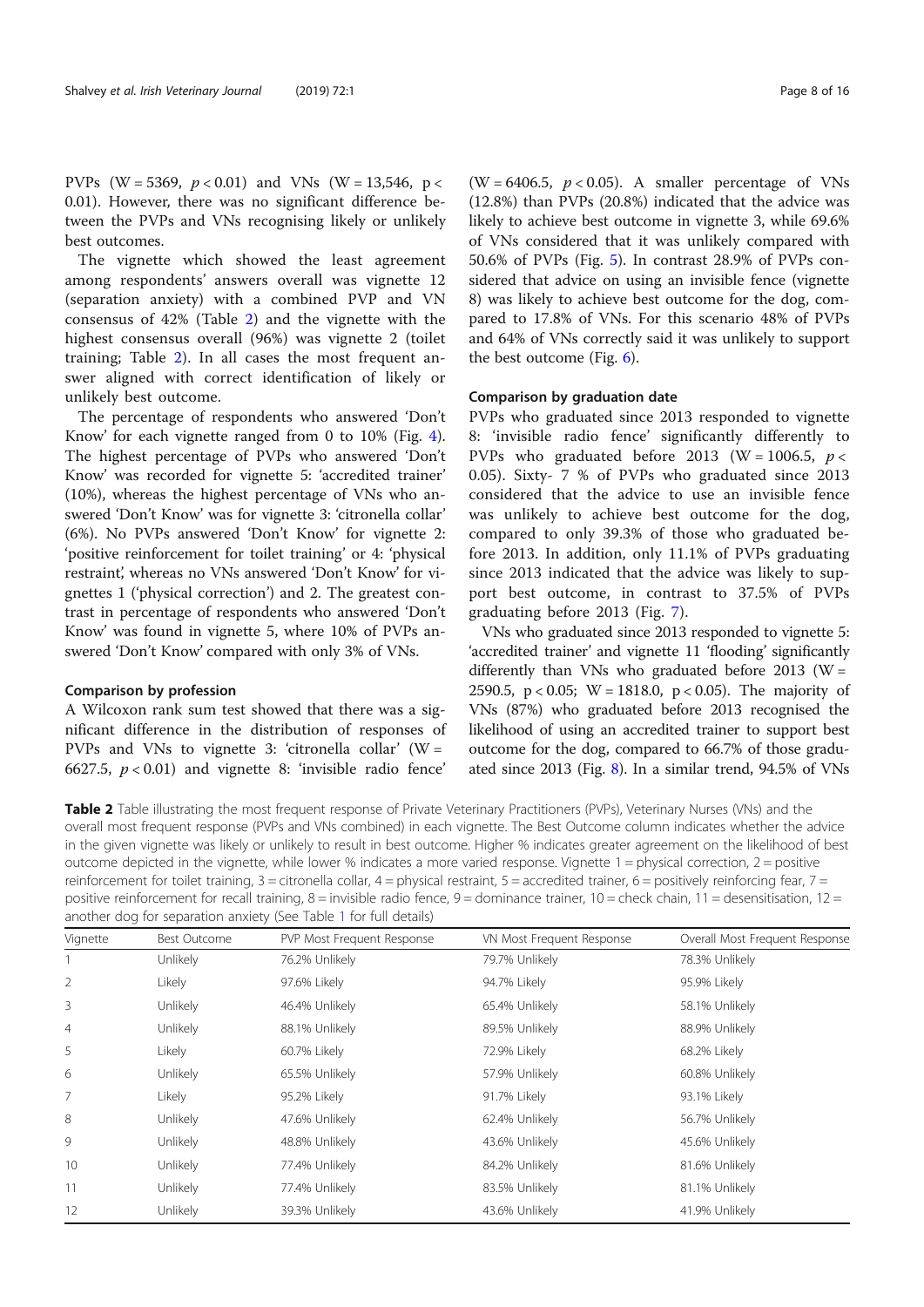

Fig. 5 Comparison of the responses of Private Veterinary Practitioners ( $n = 77$ ) and Veterinary Nurses ( $n = 125$ ) regarding the likelihood of advice to support best outcome for the dog in Vignette 3: 'Use of citronella spray collar to treat barking'

graduated before 2013 recognised that flooding was unlikely to achieve best outcome in vignette 11, compared to 78.7% of those graduating since 2013. In addition, 13.3% of those graduating since 2013 answered 'Neither likely nor unlikely', versus only 1.8% of those graduating before 2013 (Fig. 9).

#### Comparison by Behavioural services offered

A Wilcoxon rank sum test was performed to compare responses of those who worked at practices which either did or did not offer behavioural services. No significant differences were found between the cohorts across all vignettes.

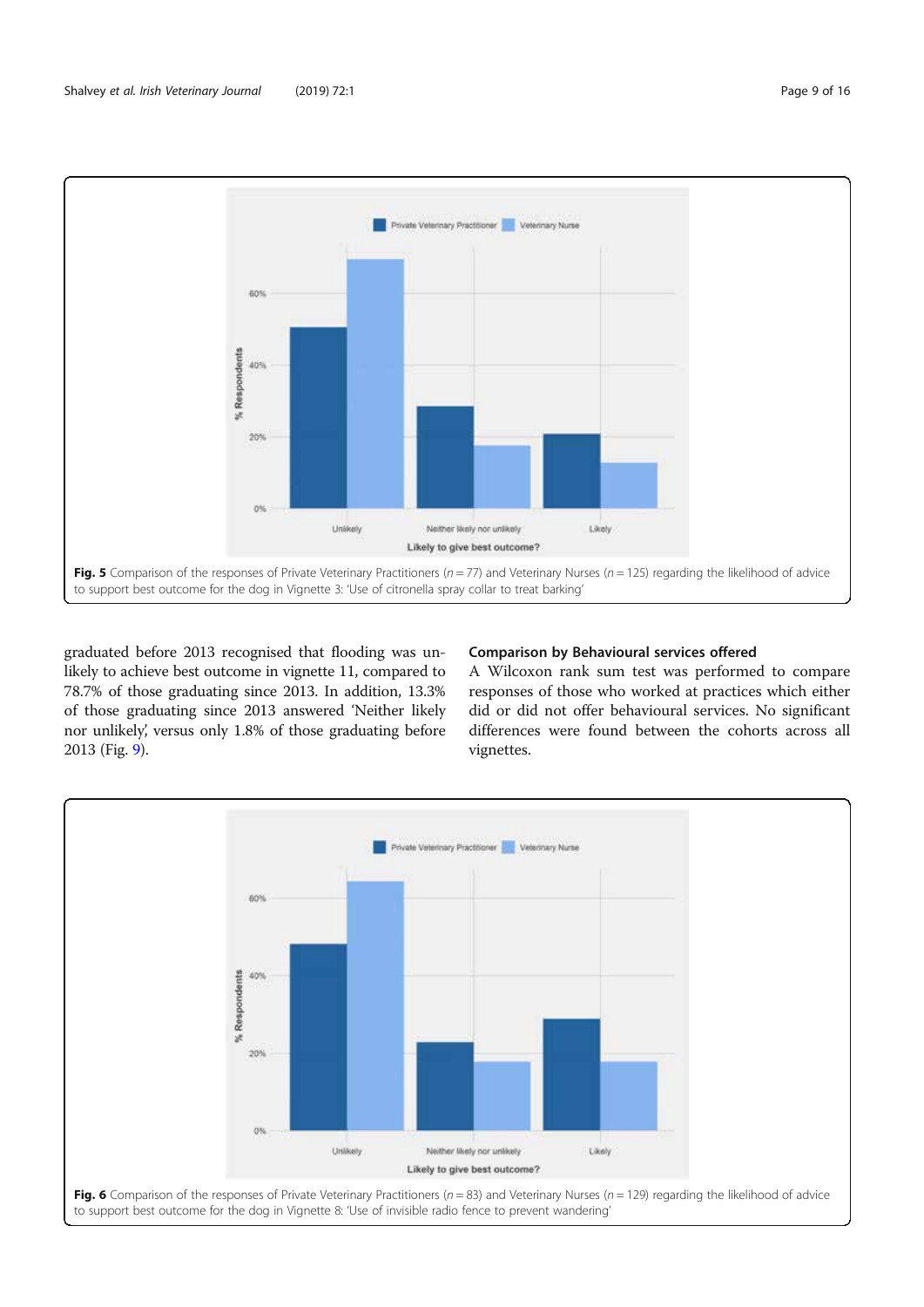

#### Continuing veterinary education

The majority (93.5%) of respondents declared that they would like to learn more about veterinary behavioural medicine and the treatment of common companion animal behavioural problems. Regarding the

format of future CVE, practical workshops using case studies of dog behaviour problems were most popular (87.6%), followed by theory based eLectures (61.2%), conferences (48.8%) and journal clubs (17.9%)  $(n =$ 201).

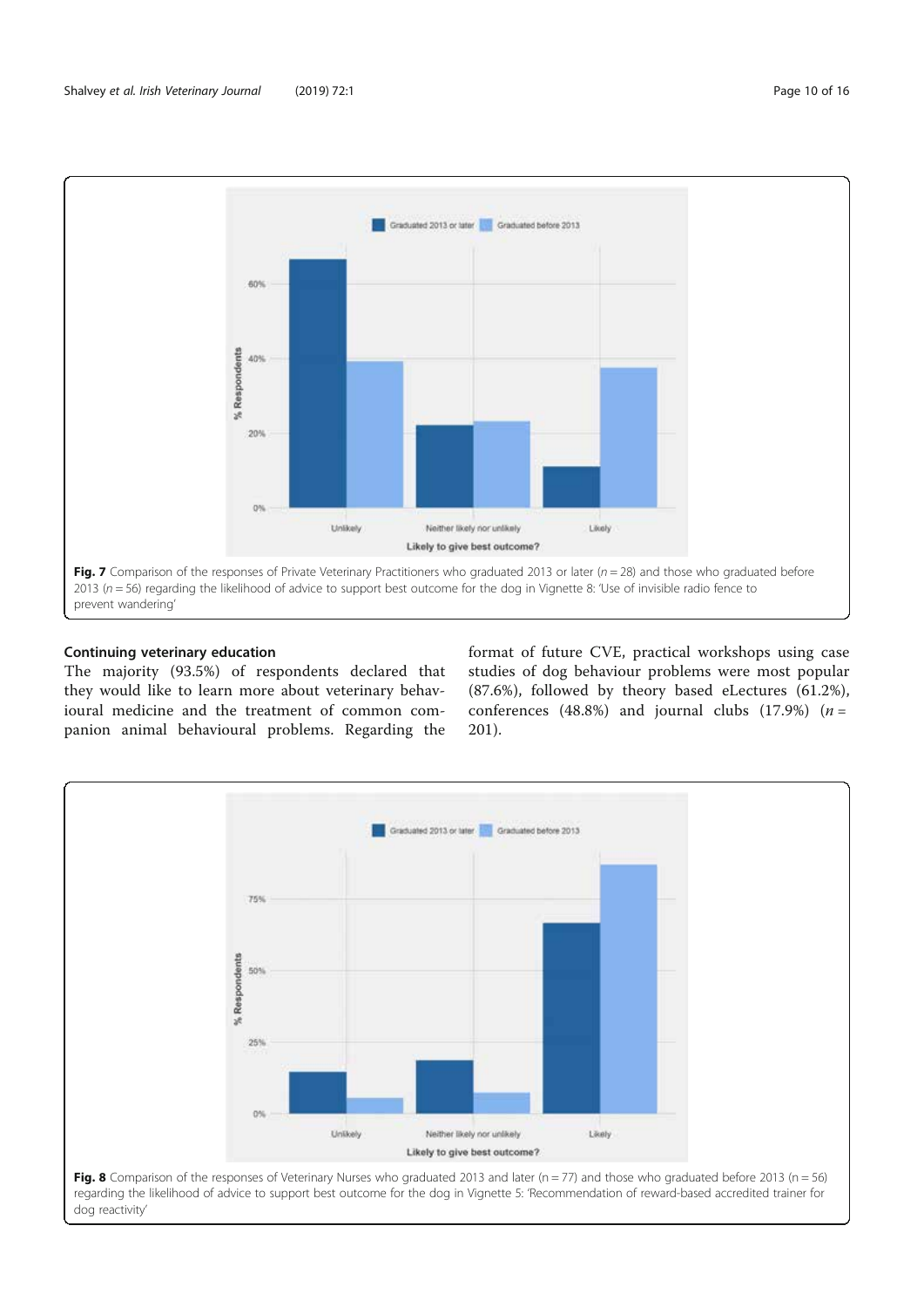

#### **Discussion**

This survey aimed to explore veterinary professionals' understanding of different approaches to training and treatment options for canine behaviour problems commonly encountered in practice, to identify areas where there exists a lack of understanding, and to help support the development of competences in veterinary behaviour medicine (VBM) in Ireland.

Gaining access to veterinary professionals in Ireland was a limiting factor. Due to data protection laws, links to the survey were distributed by third parties and via social media. The survey was accessed by 338 individuals, and completed by 217, comprising 84 PVPs and 133 VNs. Only participants identifying as a PVP or VN were permitted to complete the survey, as a result 37 individuals selecting 'Other' were automatically excluded from completing the survey. The response rate could not be calculated, as the method of distribution meant that the total number of people whom the survey reached could not be obtained.

#### **Demographics**

The majority of respondents, both PVPs (39%) and VNs (68%), were recent graduates (2011 onwards), with a tendency for the PVP cohort to be older (33% graduating in/before 2000) than in VN respondents (5%). The better representation of newer graduates overall could be a result of the method of distribution, especially on social media, where demographics are likely to be younger.

#### Behavioural services offered in veterinary practice

Survey respondents were asked to select the types of behaviour services offered in their practices. A similar percentage of respondents indicated that their practice offered at least one behaviour service, from the options of in-house behaviour consultations, puppy socialisation classes, training events, other and none. Those selecting 'other' were asked to specify the behaviour service. Respondents were not specifically asked whether they referred cases to a behaviour specialist, they were given the option of 'other' which provided an opportunity to specify that they referred cases to a behaviour specialist. However, respondents could have interpreted referring cases as an 'other' behaviour service, or as providing no behaviour service. Therefore, we are unable to accurately determine the percentage of respondents who indicated they offered no behaviour services but who may also have referred cases to a behaviour specialist.

#### Vignette selection

Vignettes were constructed based on most common owner reported behaviour problems [21] and recent research from veterinary practice in Ireland [10]. Vignettes were devised to illustrate both advice that was either likely (three) or unlikely (twelve) to result in the best outcome for both treatment of the behaviour problem and welfare of the dog. In vignettes selected to illustrate advice unlikely to give the best outcome, the advice was constructed based on traditional approaches that are considered to be ineffective or harmful to the animal's welfare. In some cases, the advice may result in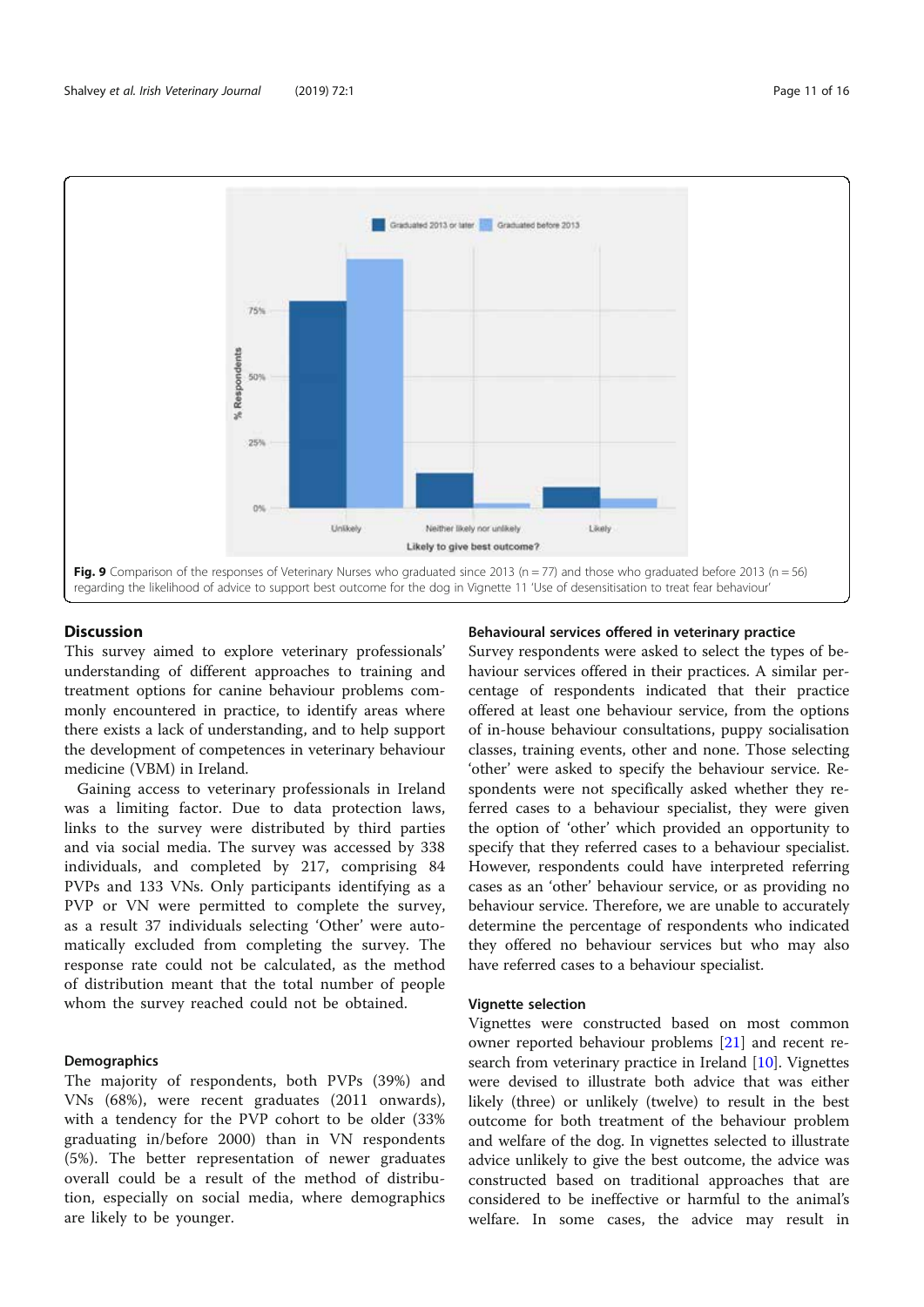resolution of the problem for a time, but also have negative implications for the welfare of the animal, and therefore respondents were asked to consider the best outcome scenario to be one which does not negatively impact the dog's welfare.

Vignettes 1, 3, 4, 8 and 10 illustrate advice recommending positive punishment-based training techniques. Such training methods can have an undesirable effect on animal welfare  $[30]$ . Hiby et al.,  $[14]$  found that the use of positive punishment-based methods for obedience training was less effective than training with rewards, and that it was associated with a number of problematic behaviours. In addition, positive punishment-based techniques can worsen aggression and lead to a risk for owners [4, 13, 33]. For these reasons, advice in the vignettes recommending positive punishment-based training techniques was considered unlikely to result in the best outcome. Conversely, in the vignettes illustrating the use of positive reinforcement in training (vignettes 2 and 7), the advice was considered likely to result in the best outcome.

The use of aversive training tools such as citronella collars, invisible radio fences and check chains are illustrated in vignettes 3, 8 and 10 respectively. Several studies have explored the efficacy of citronella collars for treating excessive barking, and these indicate that they are successful in the short-term, but eventually dogs become habituated to the device [19, 34]. Furthermore, use of these collars elicits stress responses in dogs [26], and while they may be considered a more humane alternative to electric shock collars by some, one study found no difference in stress in dogs wearing electric shock collars versus citronella spray collars [32]. Invisible radio fences make use of a shock delivered via an electric collar to keep a dog within a property's boundary. Training with electric collars is controversial; their use can have detrimental effects on welfare  $[28]$ , and a ban on their use is being implemented in the UK. The use of invisible radio fences has been tied to instances of human directed aggression  $[22]$ , and their efficacy in confining dogs onto a property is questionable; Starinsky et al. [31] found that a greater percentage of dogs (44%) escaped when confined by an electronic than a physical fence (23.3%). The use of a check chain to correct pulling is illustrated in vignette 10; as previously mentioned, obedience training methods incorporating positive punishment are considered no more effective than training utilising rewards [14], and the use of check chains may have a negative impact on welfare, especially when utilised with excessive force [11]. Therefore, the use of these aversive training devices was considered unlikely to give the best outcome, in terms of long-term effectiveness and welfare of the dog.

Vignette 9 portrayed a PVP advising a local trainer using language based in dominance theory to help correct aggressive behaviour in a dog. In the past, dominance theory was often used to explain the human-dog relationship, though it has since been contested [5]. Proponents of this theory often advocate for physical corrections and other positive punishment-based training techniques, which can be dangerous for dogs and their owners, as it may lead to, or worsen, aggressive behaviour [13]. For this reason, the recommendation of a trainer using dominance language was considered unlikely to support the best outcome. In contrast, the VN in vignette 5 recommends a trainer from the Association of Pet Dog Trainers (APDT) Ireland, accredited dog trainers who use reward-based methods. Here the advice was considered likely to result in the best outcome due to the accreditation, codes of the practitioner organisation and methods of the trainer [18].

Vignettes 6, 11 and 12 illustrate scenarios in which advice is given based on misunderstanding of learning theory, or where no evidence exists supporting the advice. Vignette 6 portrays a VN advising an owner to comfort a puppy by petting it when it shows noise phobia. However, this advice is likely to result in positive reinforcement of the fear behaviour [29]. In vignette 11, a PVP advises an owner with a puppy displaying a fear of children to get the puppy handled by as many children as possible. This advice is an example of flooding, and is likely to result in undesired effects on the socialisation process from excessive stress [3, 8]. Vignette 12 portrays advice from a PVP based on a commonly held misconception, that acquiring another dog will help treat separation anxiety by providing companionship. Several studies have found that having multiple dogs in the home does not protect against separation anxiety [12, 20], and it is possible that social transmission could lead to a newly acquired dog also beginning to exhibit signs of separation anxiety. Indeed, this vignette illustrates the complexity of behaviour cases and the need for veterinary professionals to be educated further. The vignette described destructive behaviour that the dog performed when alone. As with aggressive behaviour, there are several possible reasons why this can occur, one of which may be separation anxiety [1].

#### Identification of advice to support best outcome for dog welfare by veterinary professionals

The survey is instructive, as it highlights areas of misunderstanding regarding the application of learning theory and best practice advice for common dog behaviour problems. In the majority of vignettes, over 50% of PVPs and VNs agreed with our classification of best outcome. However, there were several vignettes where areas of uncertainty were identified for PVPs (vignettes 3, 8, 9 and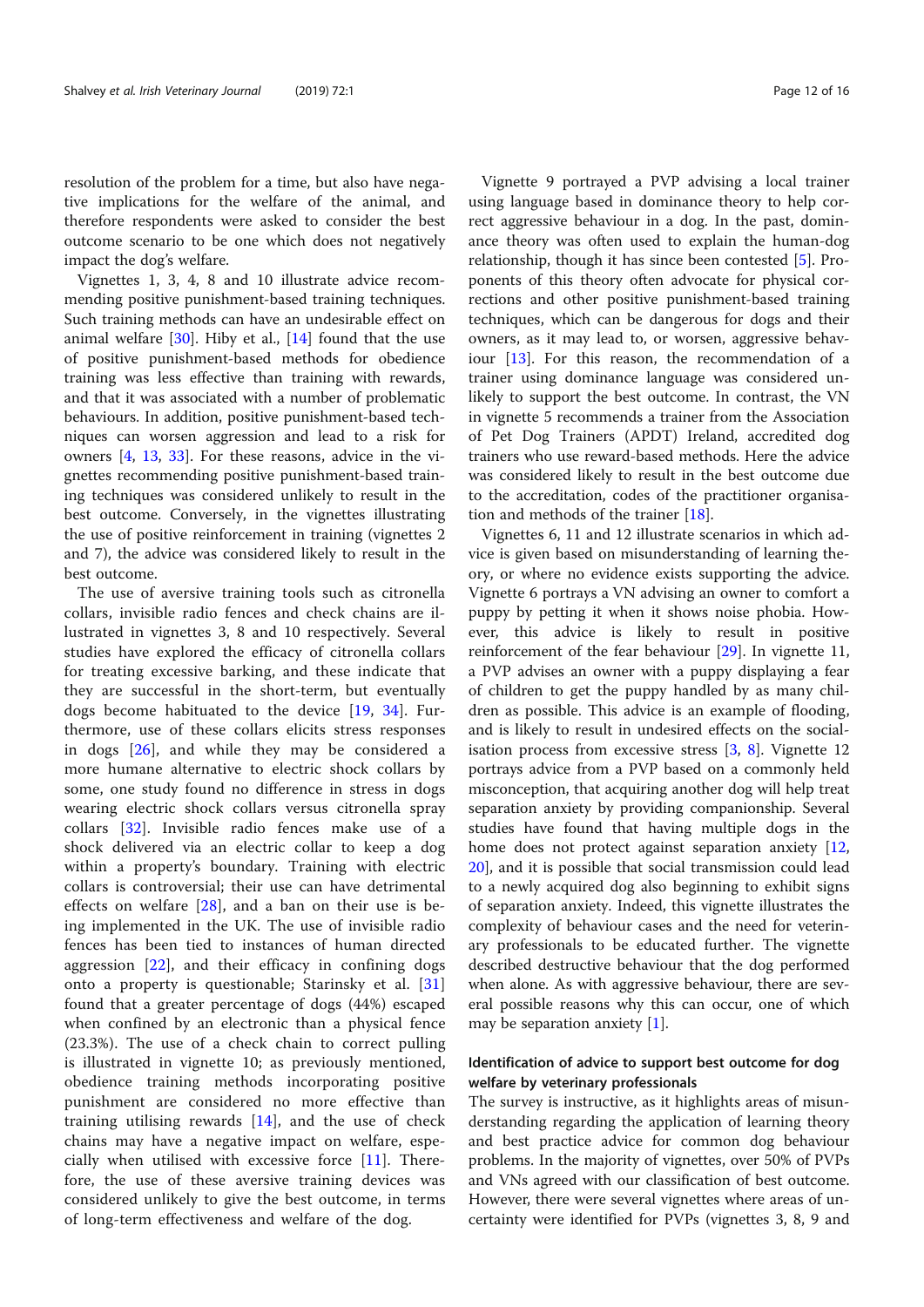12) and VNs (vignettes 9 and 12). There was an inconsistency in the understanding of positive punishment-based training, whilst the vast majority of PVPs recognised the unlikelihood that it would lead to best outcome in the case of the check chain (vignette 10), they were less clear about the use of the citronella collar and invisible fence (vignettes 3 and 8). It may be that respondents considered the citronella collar to be a more humane alternative to electronic bark collars, as 19% indicated they thought the advice was likely to result in best outcome, despite evidence indicating similar stress levels in both collars [32]. However, 8% also indicated that they did not know whether it would provide the best outcome; this vignette represented the second highest percentage of 'don't know' responses in the survey, and the variation in response may reflect a lack of knowledge about citronella collars.

Despite concerns about the risks to dog welfare relating to the use of invisible radio fences, almost one third of PVPs responded that their use would likely give the best outcome, with very few (1%) answering don't know. This may reflect the context of sheep worrying and balancing the potential harms to both sheep and dog. Furthermore, the areas of uncertainly identified in vignettes 3 (citronella collar) and 8 (invisible radio fence) could represent the desire of a quick fix from the owner, and the need of the PVP to provide their client with a solution with which the client will follow through. Several respondents noted in the comments section of the vignettes that clients are often unwilling to implement advice. These devices could fulfil the desire for a quick fix by the owner whilst allowing the PVP to at least be able to offer some solution to rectify a problem which could potentially lead to rehoming or euthanasia of the animal (especially in cases of sheep worrying). A report from the UK suggests that most cases of livestock worrying occur when the dog is left unsupervised outdoors, unaccompanied by the owner or off-leash during walks [17]. Therefore, failure of effective confinement when dogs are left unsupervised is a key risk factor for sheep worrying. As previously discussed, electronic fences are less likely to prevent escape than physical fences [31]. In addition, the stress elicited by the use of these aversive training devices could potentially lead to the manifestation of further behaviour problems in the future.

Another area of uncertainty from veterinary professionals related to vignette 9 (dominance trainer). Several respondents who indicated that this scenario was unlikely to support best outcome commented that they understood that dominance theory and positive punishment-based methods used by the trainer could result in worsening of the aggression. In contrast, 27% of PVPs and 36% of VNs indicated that it was likely to support the best outcome for the dog. Such differences may

reflect either a failure to recognise the language used in the vignette as being associated with dominance theory and thus positive punishment-based methods, or support for this method of training. Several respondents (20% of PVPs, 17% of VNs) answered 'neither likely nor unlikely' in this vignette, with some commenting that they would require more details on the trainer to make a conclusion. While not directly recognising the use of language implicating dominance theory-based methods, this still indicates that these respondents recognise that the methods of a trainer must be investigated before making a referral.

Over the last 20 years there has been an increasing awareness of providing stimulation for companion dogs, and not leaving them in the house on their own all day. It is also a commonly held belief that acquiring another dog is appropriate to address separation anxiety, as illustrated in vignette 12. This advice proved to be an area of uncertainty for both PVPs and VNs, with only 39 and 44%, respectively agreeing with our classification of best outcome. As previously discussed, acquiring another dog is unlikely to treat separation anxiety [12, 20] yet over a quarter of PVPs (26%) and 21% of VNs responded that it was likely to give the best outcome. This finding is concerning, given the relatively high incidence of anxiety related behaviours encountered in practice [10]. The PDSA [21] reported that 31% of owners sought their veterinarian's advice if they encountered behaviour problems, and this finding underpins the need for undergraduate training and CVE on veterinary behavioural medicine to support evidence-based advice to clients.

The vignette with the highest percentage of PVPs responding 'don't know' was vignette 5 (10% vs 3% of VNs), advocating referral to an accredited trainer to help with dog reactivity. Comments from some respondents reflect a failure to recognise the accredited organisation, APDT. Since consultations do not always provide sufficient time to address behaviour problems, referral to other sources, such as behaviourists or trainers, is often necessary. There are no official requirements to qualify and practice as a dog trainer or behaviourist in Ireland. It is important that veterinary professionals be informed of the credentials of individuals to who they refer clients, to ensure that the methods used correspond to best practice. In addition, less VNs who graduated since 2013 recognised the likelihood of using an accredited trainer to support best outcome for the dog in this vignette compared with VNs who graduated before 2013. Possible explanations include that more recent VN graduates may not be as aware of the need for accreditation or that VNs graduating before 2013 have spent longer in practice and have had more opportunity to become familiar with the different accreditations used.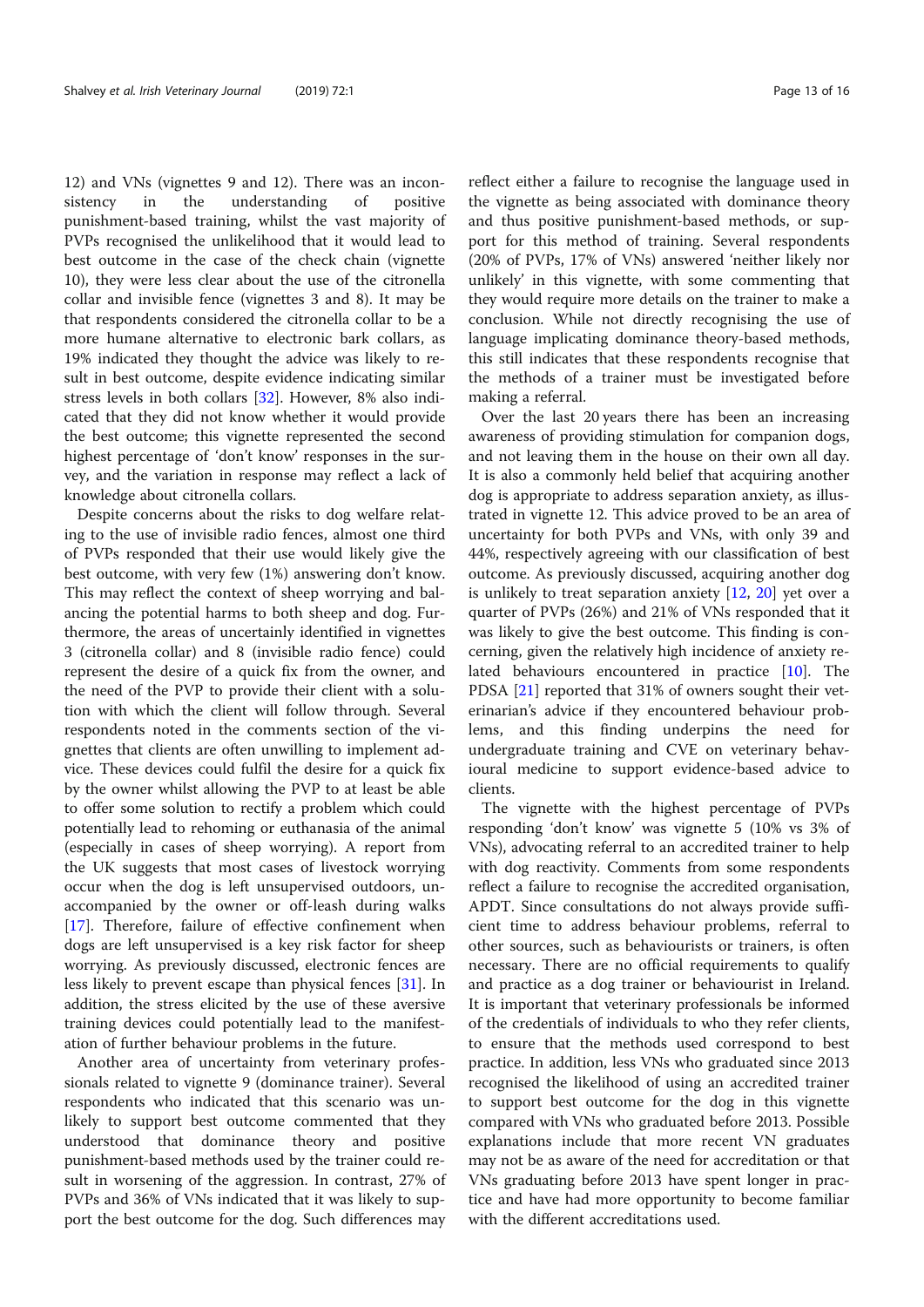Furthermore, some respondents indicated that owners are often either unwilling to follow through with a trainer, referral or unreceptive to unsolicited advice. Roshier and McBride [24] found that while discussion of medical problems in consultations was largely instigated by PVPs, discussions around behaviour problems were instigated equally by both PVPs and clients, and that for many behaviour cases, they were not explored further. If veterinary professionals lack confidence in their ability to advise about behaviour problems and effectively communicate recommendations, as indicated in other research [10, 25], then they may be less willing to address issues of behaviour. This further supports the need for improved undergraduate training and CVE in VBM.

#### Comparison by profession

Generally, the same patterns of responses were recorded for PVPs and VNs. An exception was for the use of aversive training devices in vignette 3 (citronella collar) and 8 (invisible radio fence). In both cases more PVPs than VNs responded that it was likely to support the best outcome and conversely more VNs than PVPs responded that they were unlikely to achieve the best outcome. This may be reflected by differences in undergraduate training, for example, at UCD the VN programme has a greater focus on animal behaviour and welfare than the veterinary medicine programme. Alternatively, it may be indicative of demographic differences (i.e. year of graduation) in respondents.

#### Comparison by graduation date

Significantly more PVPs graduating since 2013 (67%) recognised that use of an invisible radio fence (vignette 8) would be unlikely to result in the best outcome than earlier graduates (39.3%). At UCD 2013 represents the first year when graduates were exposed to Bradshaw et al. [5] during their preclinical training; as a result, newer graduates may be less accepting of training methods relying on positive punishment, which is often advocated for by proponents of dominance theory. However, this does not explain the lack of difference recorded for other positive punishment-based training techniques.

The results obtained for VNs graduating before and since 2013 are more difficult to explain. Interestingly, a far higher percentage of earlier graduates were able to identify that best outcome was likely using an accredited trainer (vignette 5) and unlikely that using flooding to treat fear (vignette 11) than newer graduates. The BSc in Veterinary Nursing degree was first offered at UCD from 2009, with first graduates in 2013, so these differences could reflect changes to the course. However, data was not collected on where VNs received their training. As such, these findings may reflect the diversity of VN courses offered in Ireland and not as a result of specific course changes. In addition, these results reflect a need for standardisation of teaching

in VBM across veterinary education, such as identifying day one competences.

#### Continuing veterinary education

Participants indicated a strong desire to learn more about VBM through CVE. In the survey participants were requested to identify their prefered learning format selecting from workshops using case studies, theory based eLectures, conferences and journal clubs. The majority identified workshops, probably because case studies provide a real-life practical context to addressing behaviour problems. One disadvantage of case studies is that they are case-specific and reflect the decision-making process of a single practitioner. However, in a workshop environment they also provide a basis for discussion, to explore other treatment options.

eLectures were identified as a means to address theory-based learning. Online learning offers a flexible learning environment for PVPs and VNs working in practice. The least selected option was journal clubs.

#### Conclusions and recommendations

Overall, the most frequent response of both PVPs and VNs in each vignette corresponded with our classification of best outcome. This indicates that the majority of veterinary professionals have a good understanding of the training techniques and behavioural theory backed by current literature. However, several vignettes were identified with high levels of disagreement, indicating that there may be lack of knowledge in specific areas, especially surrounding the use of positive punishment-based training and aversive training devices. This could reflect the presence of superficial learning, as there appears to be good understanding of the application of operant conditioning in some areas but not others. These findings indicate that some traditional approaches to behaviour modification persist in the veterinary profession and imply that in newer graduates, at least in PVPs, there is a trend towards support of reward-based methods over positive punishment-based methods. These findings have important implications for curriculum design such as the development of day one competences in VBM.

Veterinary behaviour medicine is essential to companion animal welfare. This study has identified potential to further develop behavioural services offered in veterinary practice or via referral and to ensure that dog trainers and behaviourists used for referrals by PVPs are accredited and belong to organisations with an appropriate code of conduct regarding training methods. Respondents overwhelmingly indicated a desire to learn more about VBM, and the findings of this survey convey the need for development of CVE. Furthermore, our research highlights specific areas of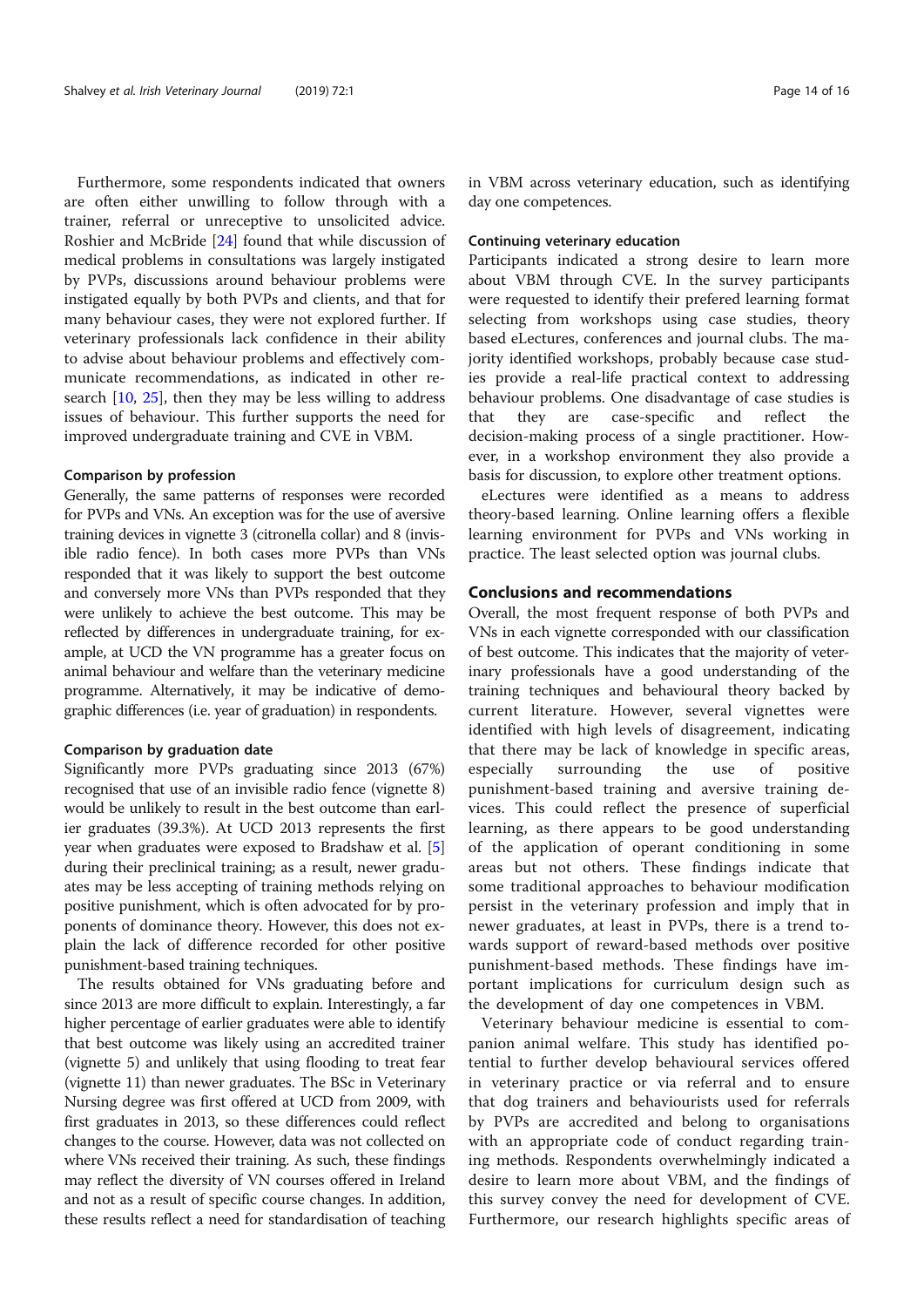uncertainty regarding veterinary professionals' knowledge of animal behaviour and welfare, which provides further evidence to support the development of day one competences in VBM for veterinary medicine and veterinary nursing programmes at university level.

#### Additional file

Additional file 1: PVP\_VN Online Survey. (PDF 101 kb)

#### Acknowledgements

This research was funded by the Interchem Summer Student Research Award 2018. We appreciate the valuable feedback provided by Sandra Nicholson, Locksley Messam and Anne Rogers on the draft survey and the support of Helen Graham, the Irish Veterinary Nursing Association and the Veterinary Ireland Companion Animal Society for their help in circulating the survey.

#### Funding

ES was awarded an 'Interchem Summer Student Research Award 2018'.

#### Availability of data and materials

The data generated during this study are available from the corresponding author on reasonable request.

#### Authors' contributions

ES and AH designed the study. MMc assisted with the development of the vignettes and the piloting of the survey. Data analysis conducted by ES under the supervision of AH. Both ES and AH prepared the manuscript, and the final version was approved by all authors.

#### Ethics approval and consent to participate

The survey qualified for exemption from full ethical approval by the Human Research Ethics Committee at University College Dublin (LS-E-18-128- Hanlon).

#### Consent for publication

Not applicable.

#### Competing interests

The authors declare that they have no competing interests.

#### Publisher's Note

Springer Nature remains neutral with regard to jurisdictional claims in published maps and institutional affiliations.

#### Author details

<sup>1</sup>School of Veterinary Medicine, University College Dublin, Dublin, Ireland. 2 Blacklion Pet Hospital, Greystones, County Wicklow, Ireland.

## Received: 27 November 2018 Accepted: 27 February 2019<br>Published online: 21 March 2019

#### References

- 1. Appleby D, Pluijmakers J. Separation anxiety in dogs: the function of homeostasis in its development and treatment. Clin Tech Small Anim Pract. 2004;19(4):205–15.
- 2. Arhant C, Bubna-Littitz H, Bartels A, Futschik A, Troxler J. Behaviour of smaller and larger dogs: effects of training methods, inconsistency of owner behaviour and level of engagement in activities with the dog. Appl Anim Behav Sci. 2010;123:131–42. https://doi.org/10.1016/j.applanim.2010.01.003.
- 3. Battaglia CL. Periods of early development and the effects of stimulation and social experience sin the canine. J Vet Behav. 2009;4:203–10.
- 4. Blackwell EJ, Twells C, Seawright A, Casey RA. The relationship between training methods and the occurrence of behaviour problems, as reported by owners, in a population of domestic dogs. J Vet Behav. 2008;3:207–17 Available at: https://doi.org/10.1016/j.jveb.2007.10.008
- 5. Bradshaw JWS, Blackwell EJ, Casey RA. Dominance in domestic dogs useful construct or bad habit? J Vet Behav. 2009;4:135–44.
- 6. Casey RA, Loftus B, Bolster C, Richards GJ, Blackwell EJ. Inter-dog aggression in a UK owner survey: prevalence, co-occurrence in different contexts and risk factors. Vet Rec. 2012;172(5). https://doi.org/10.1136/vr.100997.
- 7. Cooper JJ, Cracknell N, Hardiman J, Wright H, Mills D. The welfare consequences and efficacy of training pet dogs with remote electronic training collars in comparison to reward based training. PLoS One. 2014;9(9). https://doi.org/10.1371/journal.pone.0102722.
- 8. Dogs Trust. 2010. A practical approach to puppy socialisation. Available at: https://www.dogstrust.ie/help-advice/factsheets-downloads/socialisation.pdf.
- 9. Fukuzawa M, Hayashi N. Comparison of 3 different reinforcements of learning in dogs (Canis familiaris). J Vet Behav. 2013;8:221–4. https://doi.org/ 10.1016/j.jveb.2013.04.067.
- 10. Golden O, Hanlon A. Towards the development of day one competences in veterinary behavioural medicine: survey of veterinary professionals experience in companion animal practice in Ireland. Ir Vet J. 2018;71:12. https://doi.org/10.1186/s13620-018-0123-3.
- 11. Grohman K, Dickomeit MJ, Schmidt MJ, Kramer M. Severe brain damage after punitive training technique with a choke chain collar in a German shepherd dog. J Vet Behav. 2013;8:180–4. https://doi.org/10.1016/j.jveb.2013.01.002.
- 12. Herron ME, Lord LK, Husseini SE. Effects of preadoption counselling on the prevention of separation anxiety in newly adopted shelter dogs. J Vet Behav. 2014;9:13–21.
- 13. Herron ME, Shofer FS, Reisner IR. Survey of the use and outcome of confrontational and non-confrontational training methods in client-owned dogs showing undesired behaviours. Appl Anim Behav Sci. 2009;117(1–2): 47–54. https://doi.org/10.1016/j.applanim.2008.12.011.
- 14. Hiby EF, Rooney NJ, Bradshaw JWS. Dog training methods: their use, effectiveness and interaction with behaviour and welfare. Anim Welf. 2004; 13:63–9.
- 15. Horwitz DF, Pike AL. Common sense behaviour modification: a guide for practitioners. Vet Clin N Am Small Anim Pract. 2014;44(3):401–26. https://doi. org/10.1016/j.cvsm.2014.01.009.
- 16. Jones-Baade R, McBride EA. Aggression in dogs revisited [Abstract]. At American Veterinary Medical Association Annual Convention American Veterinary. Medical Association Annual Convention. Accessed 01 Jan 2000.
- 17. Livestock Worrying Police Working Group (2018) Livestock worrying police working group final report. Available at: https://www.npcc.police.uk/ Publication/livestock%20worrying.pdf. Accessed 25 Jan 2019.
- 18. McBride EA, Montgomery DJ. Animal welfare: a contemporary understanding demands a contemporary approach to behaviour and training. People Anim Int J Res Pract. 2018;1(1):4.
- 19. Moffat KS, Landsberg GM, Beaudet R. Effectiveness and comparison of citronella and scentless spray bark collars for the control of barking in a veterinary hospital setting. J Am Anim Hosp Assoc. 2003;39(4):343–8.
- 20. Palestrini C, Minero M, Cannas S, Rossi E, Frank D. Video analysis of dogs with separation-related behaviours. Appl Anim Behav Sci. 2010;124:61–7.
- 21. People's Dispensary for Sick Animals (2016) PAW PDSA animal wellbeing report. Issues in focus. PDSA PAW report 2016. Available at: https://www.pdsa.org.uk/ media/2627/pdsa-paw-report-2016-printable.pdf. Accessed 21 May 2018.
- 22. Polsky R. Can aggression in dogs be elicited through the use of electronic pet containment systems? J Appl Anim Welf Sci. 2000;3:345–58.
- 23. R Core Team. R: a language and environment for statistical computing. Vienna: R Foundation for Statistical Computing; 2018. https://www.R-project.org/
- 24. Roshier AL, McBride EA. Veterinarians' perceptions of behaviour support in small-animal practice. Vet Rec. 2012;172(10). https://doi.org/10.1136/vr.101124.
- 25. Roshier AL, McBride EA. Canine behaviour problems: discussions between veterinarians and dog owners during annual booster consultations. Vet Rec. 2013;172(9). https://doi.org/10.1136/vr.101125.
- 26. Sargisson RJ, Butler R, Elliffe D. An evaluation of the Aboistop citronella-spray collar as a treatment for barking of domestic dogs. ISRN Veterinary Science 2011. Available at: http://dx.doi.org/10.5402/2011/759379. Accessed 17 Aug 2018.
- 27. Sargisson RJ. Canine separation anxiety: strategies for treatment and management. Vet Med Res Rep. 2014;5:143–51. https://doi.org/10.2147/ VMRR.S60424 .
- 28. Schilder MBH, van der Borg JAM. Training dogs with help of the shock collar: short and long term behavioural effects. Appl Anim Behav Sci. 2004;85:319–34.
- 29. Sherman BL, Mills DS. Canine anxieties and phobias: an update on separation anxiety and noise aversions. Vet Clin Small Anim Pract. 2008;38: 1081–106.